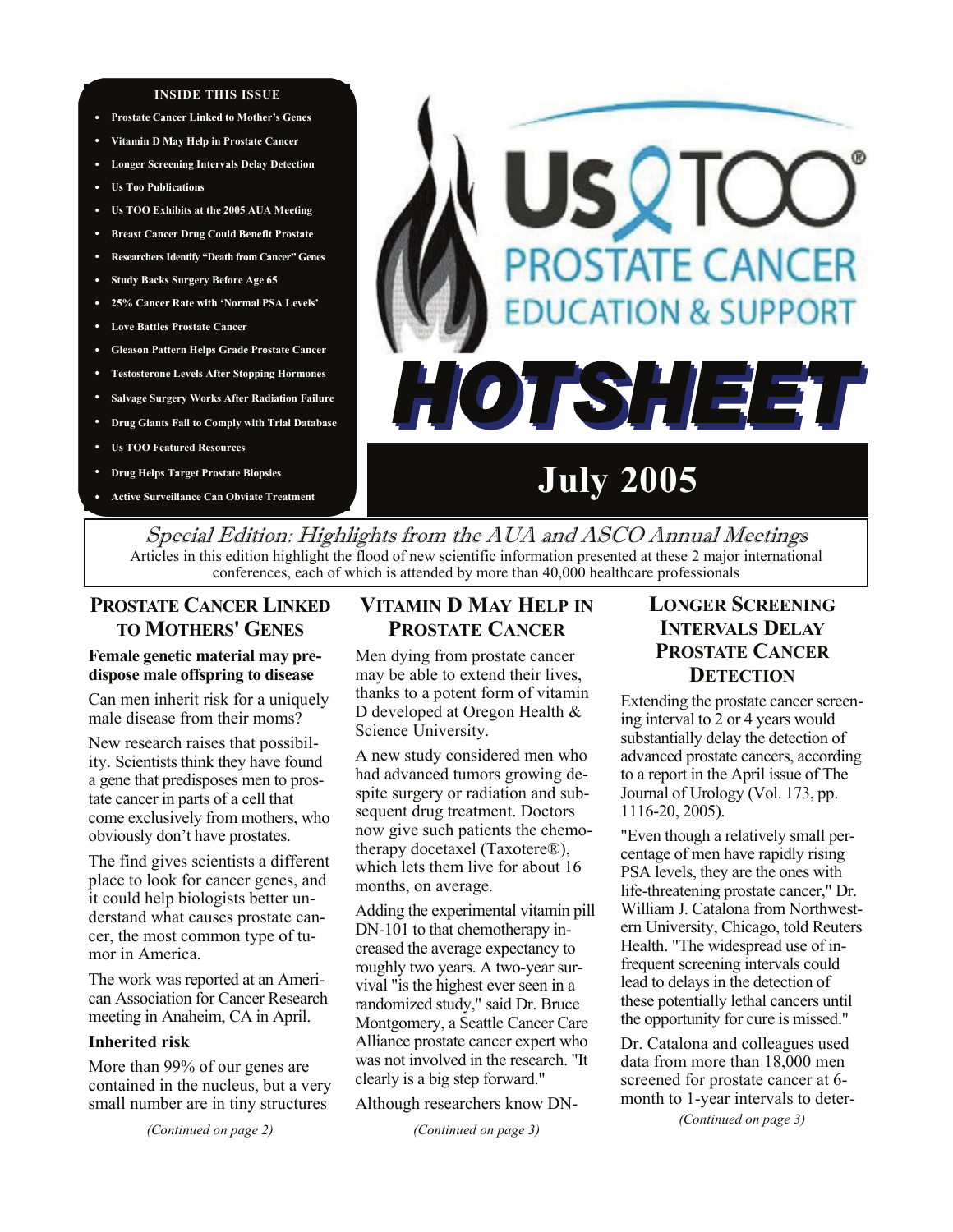## **US TOO PUBLICATIONS**

In addition to the *HotSheet*, Us TOO offers a FREE e-mail based service called *NEWS You Can Use*  sponsored by Sanofi-Aventis, providing updates on the latest prostate cancer related news. To subscribe or link to the archives, simply visit the Us TOO website www.ustoo.org.

Items contained in Us TOO publications are obtained from various news sources and edited for inclusion. Where available, a point-ofcontact is provided.

References to persons, companies, products or services are provided for information only and are not endorsements. Readers should conduct their own research into any person, company, product or service and consult with loved ones and personal physician before deciding on **any** course of action.



COPYRIGHT 2005 **US TOO** INTERNATIONAL INC.

#### **PROSTATE CANCER LINK**

*(Continued from page 1)* 

called mitochondria, little energy factories in cells. Mitochondria are inherited from mothers.

Dr. John Petros and others at Emory University in Atlanta analyzed tissue samples from about 260 prostate cancer patients and found abnormalities in a mitochondrial gene called CO1. The gene helps regulate whether harmful substances that can set the stage for cancer are produced in a cell. Researchers then examined the gene in around 50 healthy men.

They found the gene was abnormal in 12% of those with prostate cancer but in only one man without cancer.

"This is a significant difference," said Dr. William Sellers, a cancer genetics expert at Dana-Farber Cancer Institute in Boston who had no role in the study.

The Atlanta group also found a

pattern of inheritance of mitochondrial genes that seems to predispose men to prostate and kidney cancer. These may someday give a way to screen for these diseases, Petros said.

Dr. Cornelia Polyak, another Dana-Farber scientist who was among the first to discover cancerrelated mutations in mitochondria — said the Atlanta findings need to be verified by other studies.

But if true, "it would be very exciting," not just because of the oddity of the location of the gene but also because it may help biologists unravel what processes lead to prostate cancer and how to treat it, she said. It also might help determine if men with borderline-high PSA scores need treatment, Sellers added.

"The big thing we're trying to do now in prostate cancer is really focus on people at higher risk," and having a gene signature would allow development of a more accurate index of worry, he said.

*The Associated Press, 20 April 2005* 

# **US TOO EXHIBITS AT THE 2005 AUA MEETING**



Jim Kiefert, Us TOO Chairman of the Board, (left) and Tom Kirk, Us TOO President & CEO, greet physicians and other visitors at the Us TOO booth at the American Urological Association (AUA) Annual Meeting, held in San Antonio, Texas on May 22 – 25, 2005.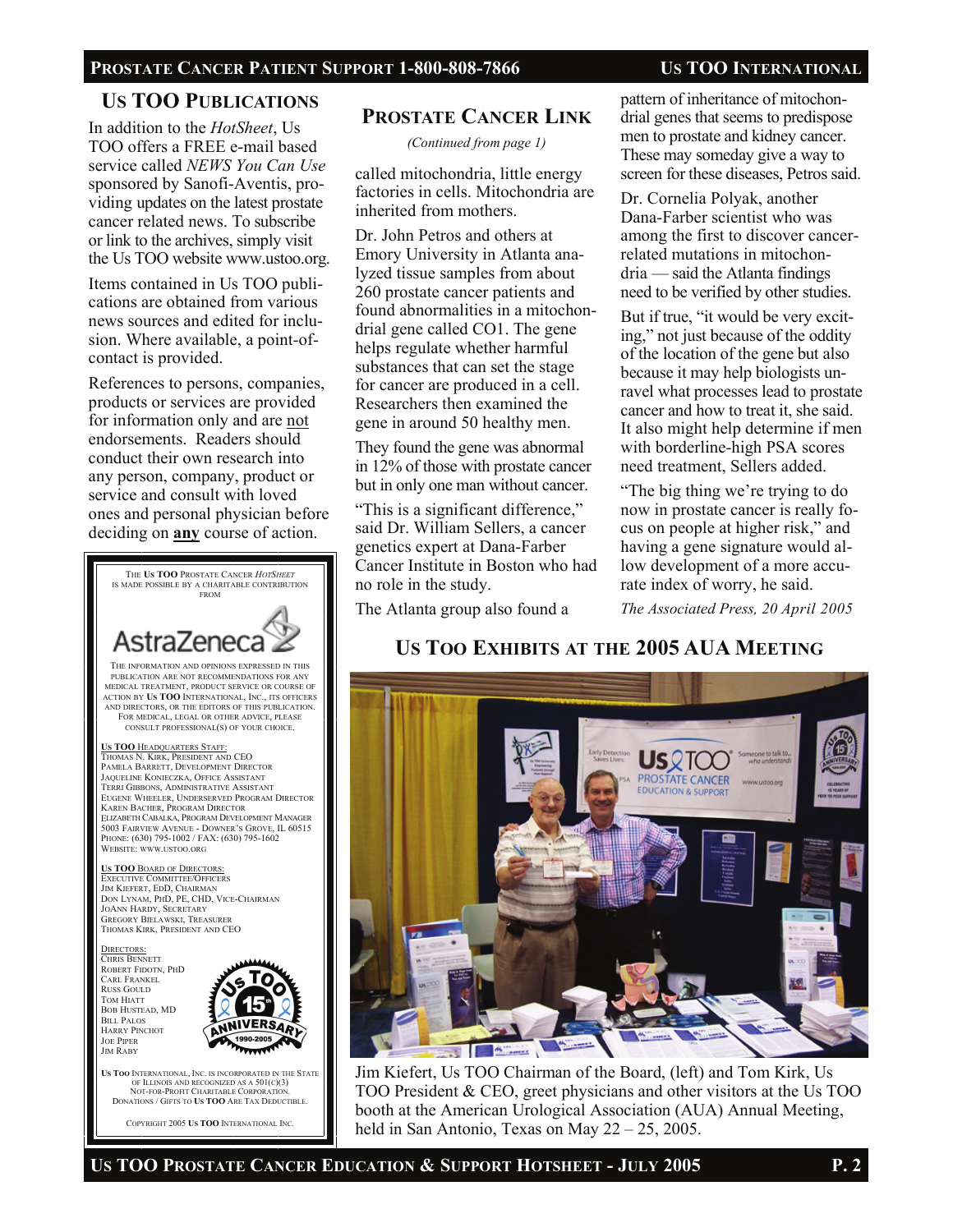#### **DELAY IN DETECTION**

*(Continued from page 1)* 

mine the potential delay in detection that could result from 2- and 4-year PSA screening intervals. A total of  $377$   $(2.0\%)$  of the subjects had prostate cancer diagnosed over 8 years of follow-up. Only 24% of the 1569 men who underwent biopsy were found to have cancer.

PSA level at the time of prostate cancer detection was less than 2.6 ng/mL in 21% of men, 2.6 to 4.0 ng/mL in 57% of men, and over 4.0 ng/mL in only 20% of men, the authors report.

Increasing the screening interval from 1 year to 2 years would have resulted in at least a 4-month delay in prostate cancer detection in 62% of the men, the researchers note. More than three quarters of the men (77%) would have experienced a mean delay of detection of 12 months with a 4-year interval.

"Many of these diagnosed tumors had potentially aggressive histological phenotypes," the investigators write. "Infrequent screening may also delay the detection of prostate cancer in men with rapidly increasing PSA, who most likely would benefit from early diagnosis."

"Further careful study is indicated before recommending screening intervals longer than 1 year," Dr. Catalona concluded.

*Reuters Health, 28 April 2005* 

# **BREAST CANCER DRUG COULD BENEFIT PROSTATE**

A new study gives encouraging signs that a hormonal drug used to fight breast cancer might help prevent abnormal prostate growths from turning into cancers.

Men who took low doses of the drug for a year cut their chances of developing prostate cancer roughly in half, doctors reported at meeting of the American Society of Clinical Oncology (ASCO) in April.

As many as 50,000 men each year

are diagnosed with such growths, and then suffer constant worry and frequent biopsies to see whether cancer has developed.

The drug is toremifene, sold as Acapodene for treating advanced breast cancer. It selectively blocks some of the effects of estrogen, a hormone men have but in much smaller quantities than women.

For decades, prostate cancer prevention and treatment has focused on blocking the male hormone, testosterone. Targeting estrogen "opens up a new area," said the cancer society's medical director, Dr. Harmon Eyre.

Men who have abnormal growths called prostatic intraepithelial neoplasia, or PIN, have about a 30% chance of developing prostate cancer within a year and about a 65% chance within two years.

The study involved 514 men with the growths at 64 sites across the country who were given either fake pills or 20, 40 or 60 milligrams of toremifene for a year. Biopsies were done at six months and a year after treatment started.

Cancer rates were similar among the groups at 6 months, possibly because initial biopsies missed some cases found on second biopsy.

But after a year, 24.4% of those on the drug had developed cancer versus 31% of those on fake pills.

That means that for every 100 patients who took the drug for a year, seven cancers were prevented, Price said. The benefit was greatest for those who took the lowest dose for a full year. Their cancer risk was 48% lower than men who didn't get the drug.

Side effects were similar for those on the drug and those given fake pills: 1 to 4% reported headaches, hot flashes, fatigue, nausea, dry eye or problems with sex.

A larger study testing the lowest dose is enrolling 1,500 men now. If it confirms that the drug can pre-

vent prostate cancer, it would be "an important step" because there's little agreement now about how to treat the disease once it's found, said Dr. Peter Greenwald, director of cancer prevention at the National Cancer Institute.

*The Associated Press, 14 May 2005*

## **VITAMIN D MAY HELP**

*(Continued from page 1)* 

101 added at least seven months to the average survival, they can't yet calculate the new median life expectancy, because half the men who took DN-101 in the study are still alive. The treatment "has a lot of guys I see every day getting a meaningful chunk of extra time, without any extra side effect," said Dr. Tomasz Beer, the OHSU Cancer Institute scientist who helped develop the drug.

The study followed 250 men, randomly assigned to receive either docetaxel alone or with DN-101. Among the 125 men who used the chemo drug alone, the median survival was 16.4 months. The median survival among men who also took DN-101 is an additional 7.1 months, and counting. The 250-patient study indicates that the pills extend life, but a larger study with about 600 men is needed to prove DN-101 is ready for market, Beer said.

When a larger study might start is unclear. Officials with DN-101's manufacturer, Novacea Inc., want to meet with the FDA before deciding how to proceed, CEO Brad Goodwin said. Montgomery said the DN-101 study is part of a push to find safe drugs that make cancers more susceptible chemotherapy.

If DN-101 makes it to market, OHSU stands to profit. They licensed the drug to Novacea in 2002, getting payments including stock in the privately held company and royalties on any sales of the drug.

*The Associated Press, 17 May 2005*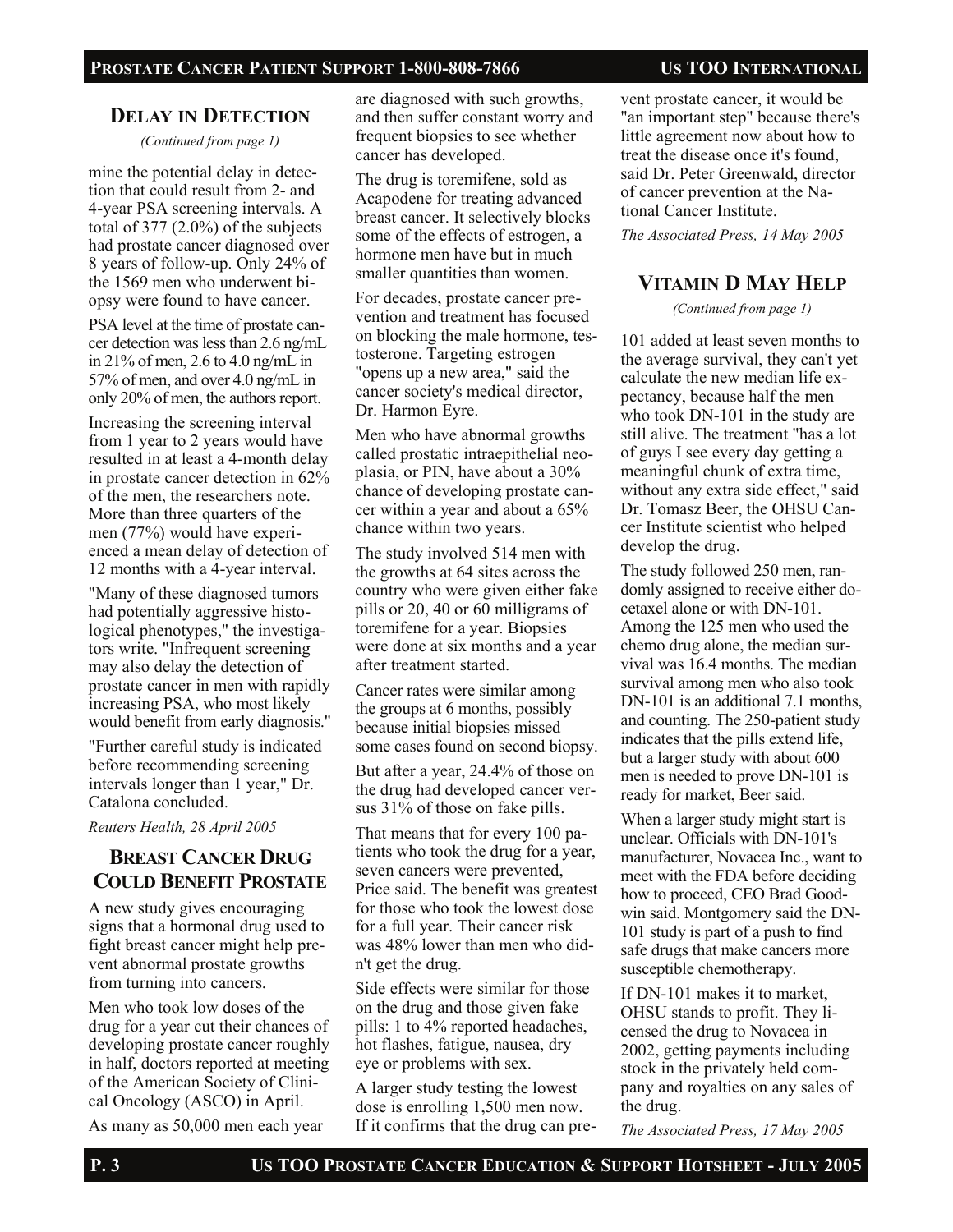#### PROSTATE CANCER PATIENT SUPPORT 1-800-808-7866 US TOO INTERNATIONAL

#### **RESEARCHERS IDENTIFY 'DEATH FROM CANCER' GENES**

A set of 11 genes -- dubbed the "death from cancer signature" -- can identify people at the highest risk of dying from cancer, according to research presented at the 2005 meeting of the American Association for Cancer Research (AACR) held in Anaheim, CA this April.

The genes are associated with cell multiplication and renewal in both stem cells and 10 different types of cancer, according to a study by a team from the Sidney Kimmel Cancer Center in San Diego, CA.

The 11 genes will alert physicians to those patients who are at much higher risk for metastatic complications and more severe cancer, said Dr. Gennadi Glinksy, associate professor at the cancer center.

The gene panel can also identify patients least likely to respond to conventional cancer therapies. Identifying these patients earlier can direct them to more aggressive, customized treatments or experimental clinical trials, Glinsky said.

*Science – Reuters, 19 April 2005* 

## **STUDY BACKS PROSTATE CANCER SURGERY BEFORE AGE 65**

A landmark study of one of the most agonizing decisions faced by men with early prostate cancer -- Should I have surgery? Or should I wait and see if it spreads? -- found that for those under 65, operating clearly saves lives, cutting the death rate by more than half.

For men over 65, however, the jury is still out. They account for the vast majority of prostate cancer patients.

Because of the findings, younger men "are much less likely to be encouraged to watch and wait," said Dr. Durado Brooks, director of prostate cancer at the American Cancer Society.

Often, doctors recommend "watchful waiting" (WW) because, in many men, the tumor grows so slowly that they die of something else before the cancer ever kills them. Surgery to remove the diseased prostate also carries its own risks: impotence and incontinence.

The latest study, published in the May 12, 2005 issue of the New England Journal of Medicine, followed Scandinavian men under age 75 for a decade after surgery, a long period for such research. It found that surgery reduces deaths from any cause -- not just prostate cancer -- by nearly half.

About 9.5% of those who got surgery and 15% of those in the WW group died within 10 years of diagnosis. But all the benefit appeared to be among men under 65, where the WW group had more than double the death rate of the surgery group.

The study's lead author, Dr. Anna Bill-Axelson of University Hospital in Uppsala, Sweden, said urologists who favor surgery over WW will now be able to say that, in younger men, "there is finally proof it saves lives."

About 60,000 Americans undergo prostate cancer surgery each year. A man's age, his overall health, how advanced the cancer is and how aggressive it appears under the microscope are among the factors that doctors use in deciding whether to recommend surgery.

But recent research has shown that even slow-growing tumors can become more lethal after 15 years.

The latest study began in 1989. Researchers at 14 hospitals in Sweden, Finland and Iceland studied 695 men, most with localized tumors and were considered moderately aggressive. Their age averaged just under 65 years. Half got surgery; the other half had WW.

Brooks said longer-term research is needed to determine how the results apply in this country.

*The Associated Press, 12 May 2005* 

# **STUDY FINDS PROSTATE CANCER IN 25% OF HIGH-RISK MEN WITH 'NORMAL' PSA LEVELS**

Men at high risk of developing prostate cancer should undergo aggressive screening for the disease. That is the recommendation following a Fox Chase Cancer Center study of 520 men at high-risk of developing prostate cancer in which 25% were diagnosed with the disease despite having a low PSA. The findings were presented at the American Society of Clinical Oncology 41st Annual Meeting held in Orlando, FL in May 2005.

"This study demonstrates that we can find cancer earlier in high-risk men if we use more aggressive screening criteria," said Andre Konski, M.D., clinical director of the Prostate Cancer Risk Assessment Program at Fox Chase and lead investigator of the study. "Men at high risk of prostate cancer are more likely to develop the disease at a younger age. Catching the cancer early before it has spread is critical to curative treatment."

This report detailed the results of a study involving the first 520 men enrolled in Fox Chase's Prostate Cancer Risk Assessment Program between 1996 and 2004 (200 Caucasians, 315 African-Americans and five others). African-American men and men with a family history of prostate cancer who are between the ages of 35 and 69 are eligible to enroll in the Prostate Cancer Risk Assessment Program. Caucasian men testing positive for the BRAC1 gene are also eligible.

"Our study criteria dictated that men with an abnormal digital rectal exam and a PSA level between 2 and 4 would receive a biopsy," explained Konski. "While an abnormal digital rectal exam could trigger a physician's concern about the possible presence of cancer, the

*(Continued on page 5)*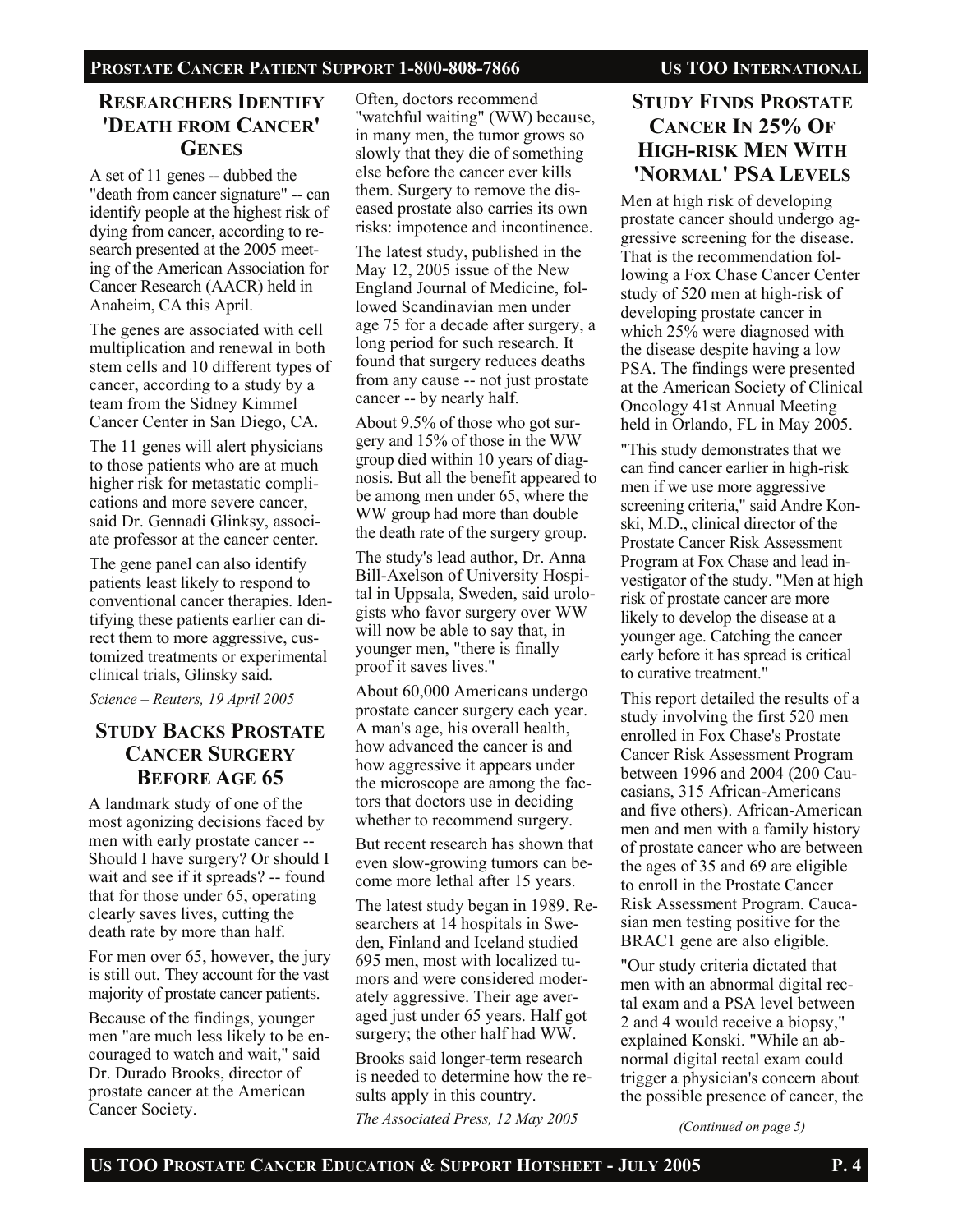#### PROSTATE CANCER PATIENT SUPPORT 1-800-808-7866 US TOO INTERNATIONAL

#### **HIGH-RISK MEN**

*(Continued from page 4)* 

low PSA level would not usually raise suspicions. A PSA level between 2 and 4 would not warrant a biopsy according to traditional screening guidelines." Of the 520 men, a total of 75 men (44 African-American and 31 Caucasian) underwent 101 biopsies. The median age at biopsy was 56 (37 to 73). The median PSA at biopsy was 3.5 (0.4-53.6 ng/ml).

"We found prostate cancers in 45 percent of these men," said Konski. "Twenty-six percent of these men had a Gleason score of seven or higher, indicating aggressive cancers. What's more surprising is that 25 percent of the men who were diagnosed had a PSA of 2.5 or lower." This PSA level falls below the new guidelines adopted last year by the National Comprehensive Cancer Network and the American Urological Association, suggesting biopsy when PSA levels exceed 2.5.

*Men's Health News, 15 May 2005* 

# **LOVE BATTLES PROSTATE CANCER**

Having a supportive partner greatly improves quality of life (QOL) for men with prostate cancer, a new study finds.

Researchers at the University of California, Los Angeles, tracked the ongoing health of 291 prostate cancer patients and found that those in a partnered relationship reported much better psychosocial and spiritual health and fewer prostate cancer and general cancerrelated problems than single men.

Men in relationships were also better able to tolerate their diseaseand treatment-related symptoms, according to the study, which is scheduled to appear in the July 1, 2005 issue of *Cancer*.

Previous research has shown that a cancer patient's QOL can affect survival and that improved QOL may actually extend survival. The study authors noted that only 13% of prostate cancer patients attend support groups, perhaps because personal relationships serve as an alternative.

In light of the apparent positive impact that a close relationship can have on QOL, "clinicians caring for prostate cancer patients need to address coping and social support mechanisms in order to encourage the beneficial aspects of partnership and overcome the detrimental effects of being single," the study authors wrote.

*Health Day News, 25 May 2005* 

# **GLEASON PATTERN HELPS GRADE PROSTATE CANCER**

Following radical prostatectomy, the use of the combined percentage of Gleason patterns 4 and 5 appears to be the best predictor of cancer progression, according to Indianapolis-based researchers.

Dr. Cheng and colleagues at Indiana University School of Medicine examined specimens from 364 patients who had undergone radical prostatectomy. None had received preoperative androgen therapy.

Analyzing the percentages of Gleason patterns 4 and 5, Gleason score, preoperative PSA and other factors, the team found that the combined percentages of Gleason patterns 4 and 5 and total tumor volume were significant predictors of PSA recurrence  $(p < 0.0001)$ .

Presence of high-grade elements may dictate the biologic behavior of tumors, the investigators note in the May 1st issue of the Journal of Clinical Oncology (Vol. 23, pp. 2911-17, 2005). Dr. Cheng noted, "the worst cancer grade is most closely linked to the biological aggressiveness of prostate cancer."

Investigators established that the

combined percentages of Gleason patterns 4 and 5 are superior to conventional Gleason score in identifying patients at increased risk.

They recommend, "The amount of high-grade cancer in a prostatectomy specimen should be taken into account in therapeutic decision making and assessment of patient prognosis."

*Reuters Health, 3 June 2005* 

# **TESTOSTERONE STAYS LOW AFTER STOPPING HORMONE THERAPY**

In prostate cancer patients found to be osteoporotic while receiving luteinizing hormone-releasing hormone analogues (LHRH-A) , stopping therapy does not lead to a rapid recovery of testosterone levels, according to UK researchers.

Lead investigator Dr. Robin Weston explained, "our study demonstrates prolonged testosterone suppression after discontinuing LHRH-A in osteoporotic patients with prostate cancer."

In the April issue of BJU International (Vol. 95, pp. 776-9, 2005), Dr. Weston and colleagues at Arrowe Park Hospital, Liverpool, report their findings in 15 such patients shown to be osteoporotic after a year or more of LHRH-A therapy. After cessation of LHRH-A, the time to initial testosterone detection ranged from 6 to 22 months. Six patients achieved normal testosterone after a mean of 17.5 months.

In the year after stopping the therapy, mean bone mineral density (BMD) fell by 7.2%.

"We recognize that LH-RH analogues and other androgen ablative techniques are very effective in controlling prostate cancer," concluded Dr. Weston. "However, we would advocate the monitoring of BMD, which is not currently standard urological practice, to avoid the morbidity and mortality associated with osteoporotic fractures."

*Reuters Health, 19 May 2005*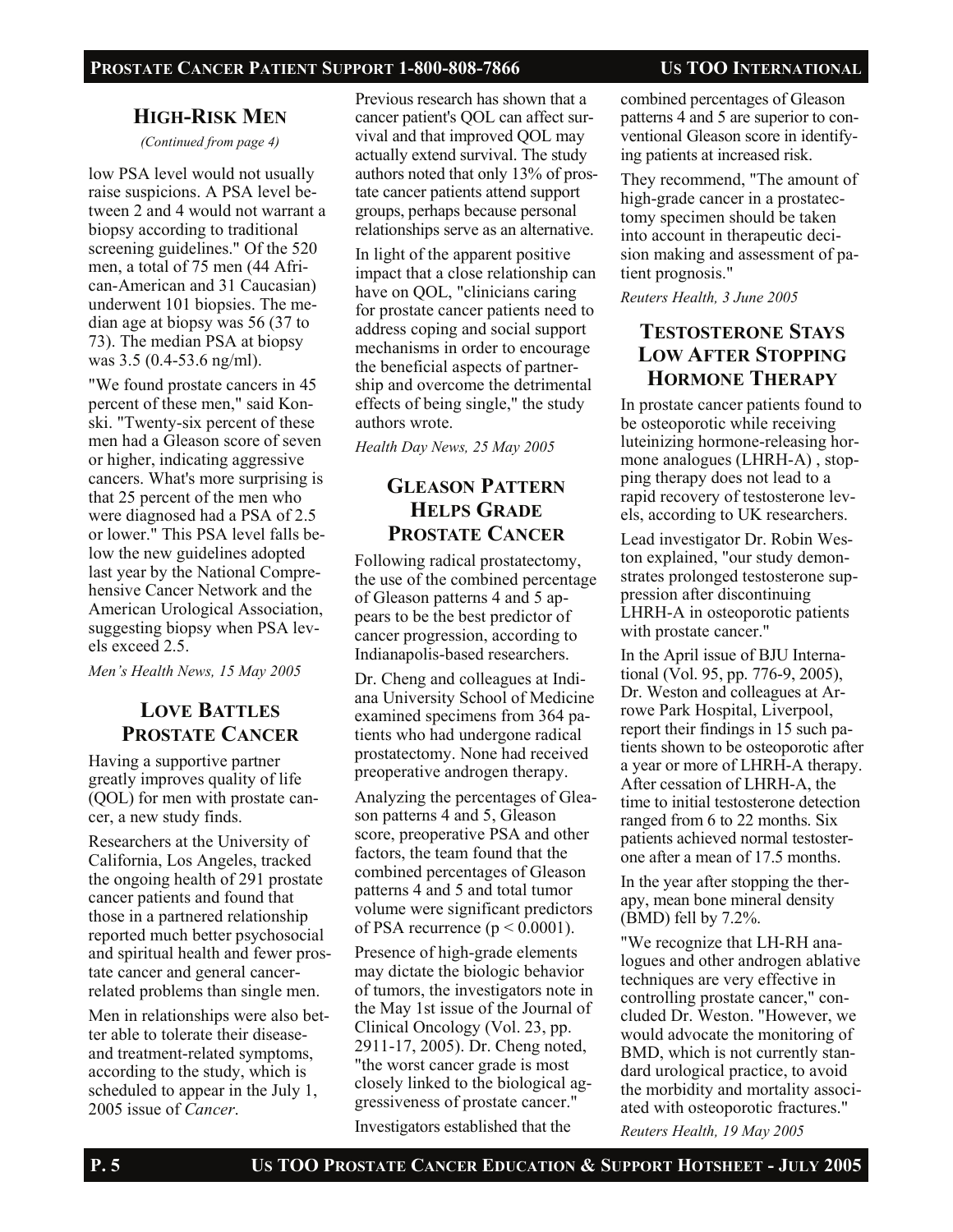# **SALVAGE SURGERY GOOD OPTION AFTER FAILED RADIOTHERAPY FOR PROSTATE CANCER**

Salvage surgery should be considered in well-selected patients who have persistent prostate cancer after undergoing definitive radiotherapy, investigators contend in a report in the April issue of The Journal of Urology (Vol. 174, pp. 1156-60).

In their 30-year experience, "significant" progression-free survival and cancer-specific survival can be expected following salvage surgery for prostate cancer that recurs after radiotherapy.

"We have long disagreed with the reluctant use of salvage surgery in well-selected patients," write Dr. John F. Ward from the Naval Medical Center in Portsmouth, Virginia and colleagues.

They report contemporary outcomes with salvage surgery in 199 patients with biopsy proven prostate cancer following definitive radiotherapy, including 138 who underwent retropubic prostatectomy and 61 who underwent cystoprostatectomy (CP).

Overall 10-year cancer-specific survival for all patients was 65%, they report. The mean progressionfree and cancer-specific survival in all patients following surgery was 7.8 and 12.2 years, respectively.

Patients who underwent retropubic prostatectomy fared better overall than those who underwent CP. The 10-year cancer-specific survival was 77% for retropubic prostatectomy versus 38% for CP, and median progression-free survival was 8.7 years versus 4.4 years, respectively.

Gleason score, tumor ploidy, and pathological stage of the excised tumor were significant predictors of progression-free survival and cancer-specific survival. The preoperative serum PSA, on the other hand, has "little prognostic value" and, in some cases, "may be counterintuitive," they found.

The data also show that morbidity rates, including continence, "moderately improved with time." Urinary continence, defined as needing 0 pads, improved from 43% to 56% following salvage surgery, "with an additional 20% requiring 1 or fewer pads daily," the researchers report.

The most common complications - urinary extravasation and bladder neck contracture -- occurred in 15% and 22% of patients, respectively.

Salvage surgery following initial treatment of localized prostate cancer with radiotherapy is "a feasible and viable option for a growing number of young healthy men," they conclude.

Men with life expectancy of 10 years or more and localized tumors receptive to retropubic prostatectomy are most likely to benefit from salvage surgery, they say. This series of patients, the authors add, could serve as a contemporary benchmark against which newer treatments can be compared.

*Reuters Health, 5 May 2005* 

#### **DRUG GIANTS FAIL TO NAME COMPOUNDS IN TRIAL DATABASE**

Critics charge that negative results are deliberately obscured.

An international group of medical editors is challenging several leading pharmaceutical companies, saying that their reporting of clinical trials is deliberately incomplete.

The International Committee of Medical Journal Editors made their complaint in an editorial in *The New England Journal of Medicine*, published online on May 23, 2005. They argue that leading pharmaceutical companies are obeying the letter but not the spirit of a 1997 law that requires the public registration of ongoing trials involving serious

or life-threatening illnesses.

The government-maintained registry, www.clinicaltrials.gov, is intended to help patients find information about clinical trials. But the editors say that drug firms are inserting a "meaningless phrase" instead of the names of drugs, so patients aren't getting the full picture.

The New England journal's editorin-chief, Jeffrey Drazen, says that Merck, GlaxoSmithKline (GSK) and Pfizer in particular "didn't meet the sniff test" in a review conducted early this month by Deborah Zarin, the database's director. Zarin found that specific drug names were missing in scores of trials, which used the phrase "investigational drug" to describe their products. Drugs weren't named in 36% of 75 Pfizer studies reviewed, in 53% of 55 GSK trials, and in 90% of 132 Merck trials.

The drug companies insist that they are trying to make the reporting as transparent as possible. They claim they are complying with the law, which does not explicitly require companies to name drugs, but asks them to describe the "intervention" used. "We think we've made big strides in improving the transparency of clinical data. And we will continue to do so," says GSK spokesman Rick Koenig.

Pfizer's spokeswoman Betsy Raymond says her company withholds the names of certain drugs for competitive reasons. Merck did not return a call seeking comment.

The editors' committee wants to see trials being publicly registered in a meaningful way, partly so that negative results about particular drugs can be accessed. They have defined a list of minimum criteria that companies must provide. And this summer, the editors will start refusing to publish trials that do not register this information. The editorial "is a message that we are paying close attention", says Drazen.

*Drug\_Discovery@Nature.com 3 June 2005*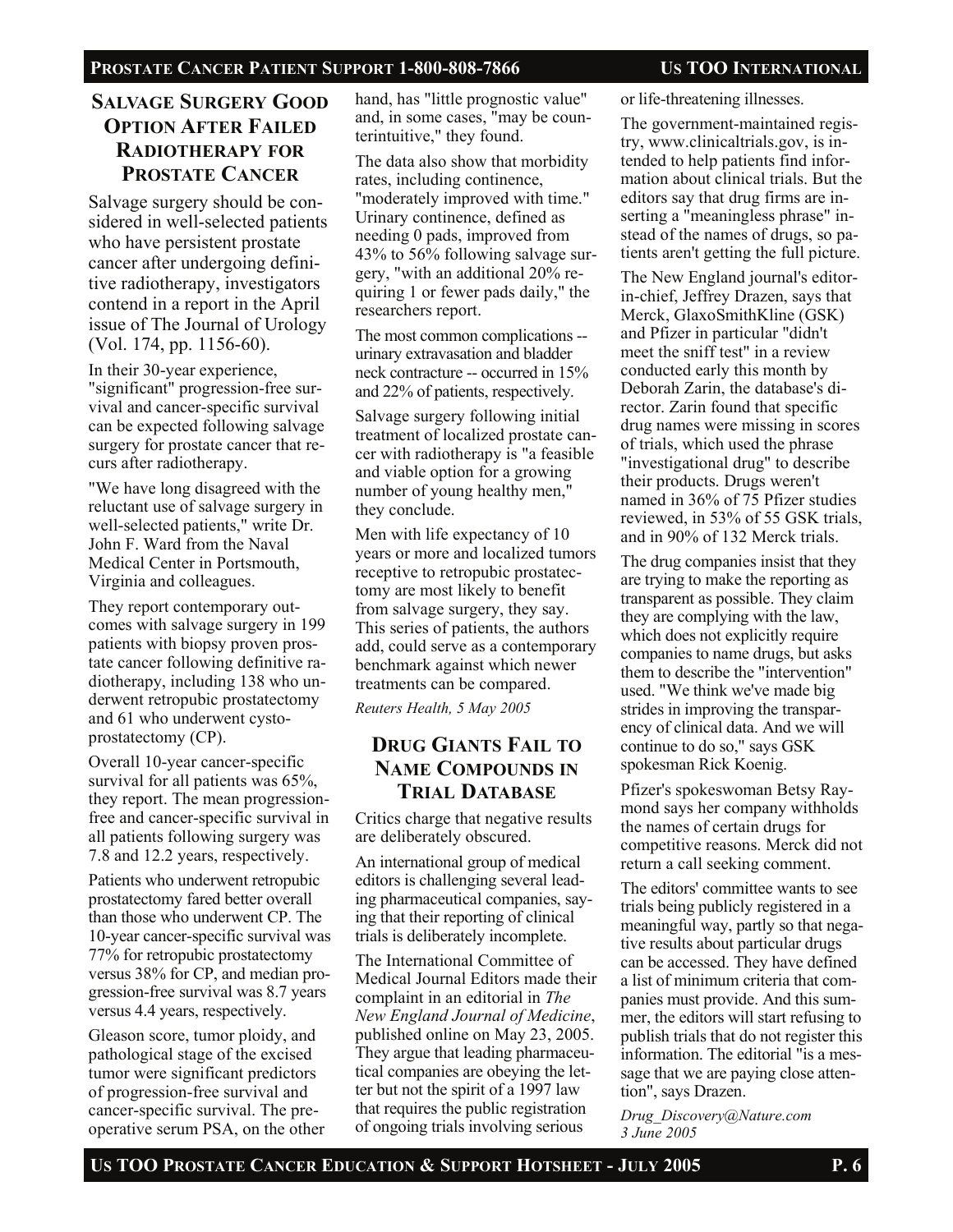# **US TOO FEATURED RESOURCES To order or find, visit www.ustoo.org**





1) **NEW!** *The Circles of Love Care Kit* – \$24.99 includes S+H

Our new care kit is an excellent resource collection for friends and loved ones of those facing the battle against prostate cancer. Our care kit includes:

- *The Circles of Love Collection: Stories of Companions and Families Facing Prostate Cancer* This new book, an Us TOO original publication, is a compilation of interviews with friends and loved ones of prostate cancer patients. These supportive and inspirational stories are meant to help others who are facing similar challenges. Also available separately for \$17.00 includes S+H
- *Circles of Love* **Music CD**This original collection of upbeat and inspirational songs was written to celebrate the love and support between the patient and his companions and family members. Contributing artists include Soozie Tyrell of the E Street Band, Alan Glass (who has written hits for Arethra Franklin, Earth, Wind and Fire, Kenny G and others), Jerry Peters (who has written for Luther Vandross and others), country artist Deborah Allen, and folk artist Kat Eggleston. 12 songs including pop, R&B, soul, country, folk and dance. Also available separately for \$15.00 includes S+H.
- *Intimacy with Impotence: The couples guide to better sex after prostate disease* This book, authored by Ralph and Barbara Alterowitz, is written for couples who have survived prostate cancer and whose normal sexual function has been disrupted. The authors bring a unique and personal perspective to the topics as they too live this experience. 220 pages.
- *What You Need to Know about Prostate Cancer* from NIH and NCI
- *"Life after Cancer Treatment" Resource and Referral Guide* excerpt from NCI

#### 2) **NEW! Prostate Cancer Car Magnets "Know Your PSA" – \$5.00 each plus S+H**



3) *STRIVE* **Initiative Wristbands –** \$1.00 each plus S+H

4) *HotSheet* **Subscriptions** – \$35 for 12 issues

HotSheets are distributed FREE at all Us TOO Support Group Chapter meetings, and on www.ustoo.org. But what if you are unable to regularly attend chapter meetings, or don't have access to the Internet? Don't miss an issue—we can deliver it right to your home or office!

- 5) *"What You Need To Know For Better Bone Health"* FREE Us TOO brochure
- 6) **100 Questions & Answers About Prostate Cancer**  \$14.95 includes S+H By Pamela Ellsworth, MD, John Heaney, MD, Cliff Gill
- 7) **Prostate Cancer Resource Kit \$18.95 includes S+H** Included in this handy boxed kit:
	- **A Primer on Prostate Cancer**  by Dr. Stephen Strum and Donna Pogliano
	- **Know Your Options**  from Us TOO and the National Cancer Institute (NCI)
	- **Prostate Cancer Treatment Guidelines for Patients**  from National Comprehensive Cancer Network (NCCN)
	- and the American Cancer Society
	- **What You Should Know About Prostate Cancer**  from Prostate Cancer Research Institute (PCRI)
	- **Prostate Cancer Resource Guide**  from the American Foundation for Urologic Disease (AFUD)
	- **Us TOO / Phoenix 5 CD-ROM**  developed by Robert Young
- 8) **Understanding Prostate Cancer: A Patient's Resource Kit \$7.50 includes S+H** Included in this handy boxed kit:
	- **Humanizing Prostate Cancer:** A Physician-Patient Perspective by Roger E. Schultz, MD (Physician), and Alex W. Oliver (Patient)
	- **Living With Prostate Cancer**  booklet
	- **Know Your Options**  from Us TOO and the National Cancer Institute (NCI)
	- **Living With Advanced Prostate Cancer video**  patient testimonials on Viadur
- 9) **Prostate Pointers Virtual Support Communities**  FREE at www.prostatepointers.org.
- 10) **Us TOO Prostate Cancer** *NEWS You Can Use* FREE e-News

*Proceeds from all items benefit Us TOO's FREE programs, support services and educational materials for prostate cancer patients and their families*